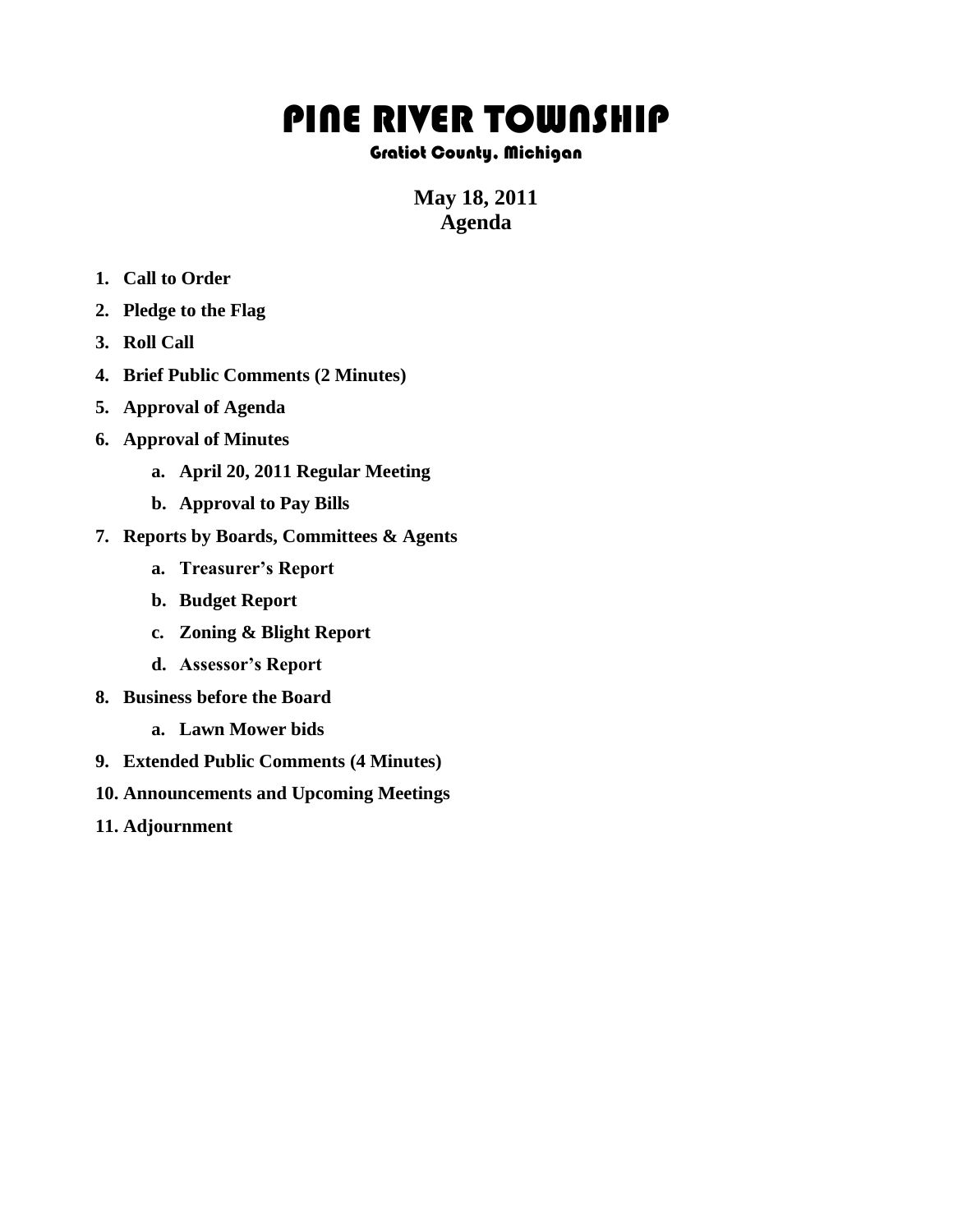## **MINUTES OF THE PINE RIVER TOWNSHIP BOARD MONTHLY MEETING MAY 18, 2011**

- 1. The regular monthly meeting of Pine River Township Board was called to order at 8:00 pm by Supervisor Beeson at the Township Hall.
- 2. Pledge the flag: The board and the public said the pledge to the flag.
- 3. Roll Call: Beeson: present, Rademacher: present, Moeggenborg: present, Baker: present, Best: present. All board members present.
- 4. Brief Public comments (2 minutes): No public comments.
- 5. Approve the Agenda: Motion by Best: support by Moeggenborg : to approve the agenda as presented. All board members approved. Motion carried 5-0.
- 6. Approval of the Minutes:

Motion by Best: support by Moeggenborg: to approve the Regular Board Meeting Minutes of April 20, 2011. All board members approved. Motion carried 5-0.

7. Approval to Pay Bills:

 Motion by Moeggenborg: support by Baker: to pay bills as presented in the amount of \$18,454.88. All board members approved. Motion carried 5-0.

- 8. Reports by Boards , Committees & Agents
	- a. Treasurer's Report Discussion; Report placed on file
	- b. Budget Report Discussion; Report placed on file
	- c. Zoning & Blight Report Discussion;

Proposal from attorney (William Fahey) on revising the Zoning Ordinance needs to be given to Planning Commission to review and feedback given back to the Township Board.

- d. Assessor's Report No Report;
- 9. Business before the Board:
	- a. Lawn Mower Bids

Motion by Moeggenborg: support by Baker: to purchase a new John Deere Model X500 lawn tractor with 54" mower deck to approve up to \$5100.00 for the Township. This price was under the government contract. All board members approved. Motion carried 5-0.

10. Extended Public Comments (4 Minutes):

Todd Prior from Great Lakes Holistic would like Township Board to consider adopting an ordinance for Medical Marijuana.

Ken Beyer from Michigan Testing Authority (MTA) gave the board a brief explanation of his company's role with Medical Marihuana.